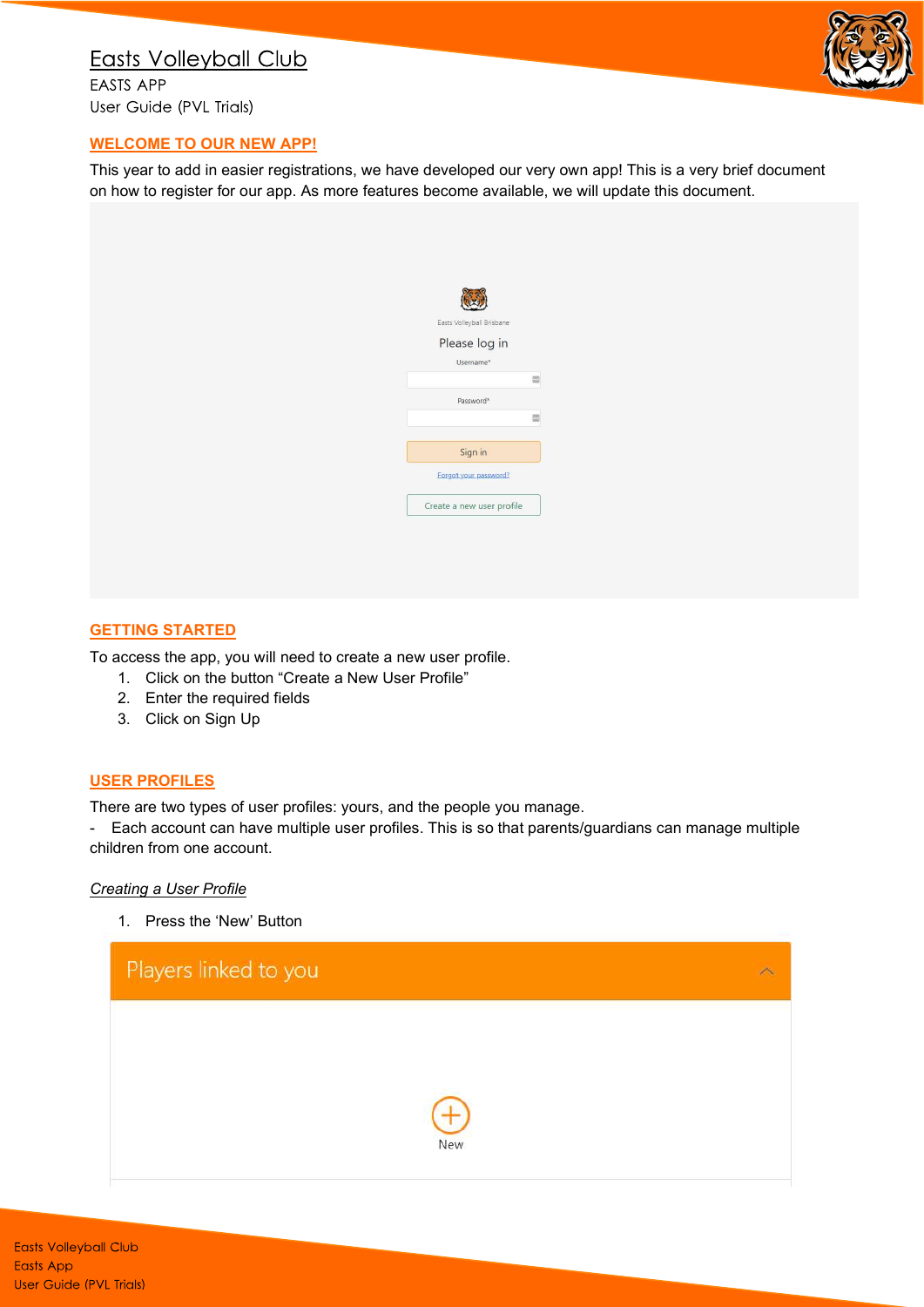## **Easts Volleyball Club**



**FASTS APP** User Guide (PVL Trials)

> 2. If you are looking to create your own user profile, select "Create yourself as a player". If you wish to create a user profile for someone you manage, select "Create your child as a player".



Create yourself as player

3. Fill in the required fields.

### REGISTERING FOR TRIALS

1. Select the user profile you wish to register to a trial (eg: Yourself, or a person you manage)

| Players linked to you |  |
|-----------------------|--|
| New                   |  |

2. Click on the 'Trials' tab



3. Select the trial you wish to be considered for. There will be a list of trials which are available at the time.